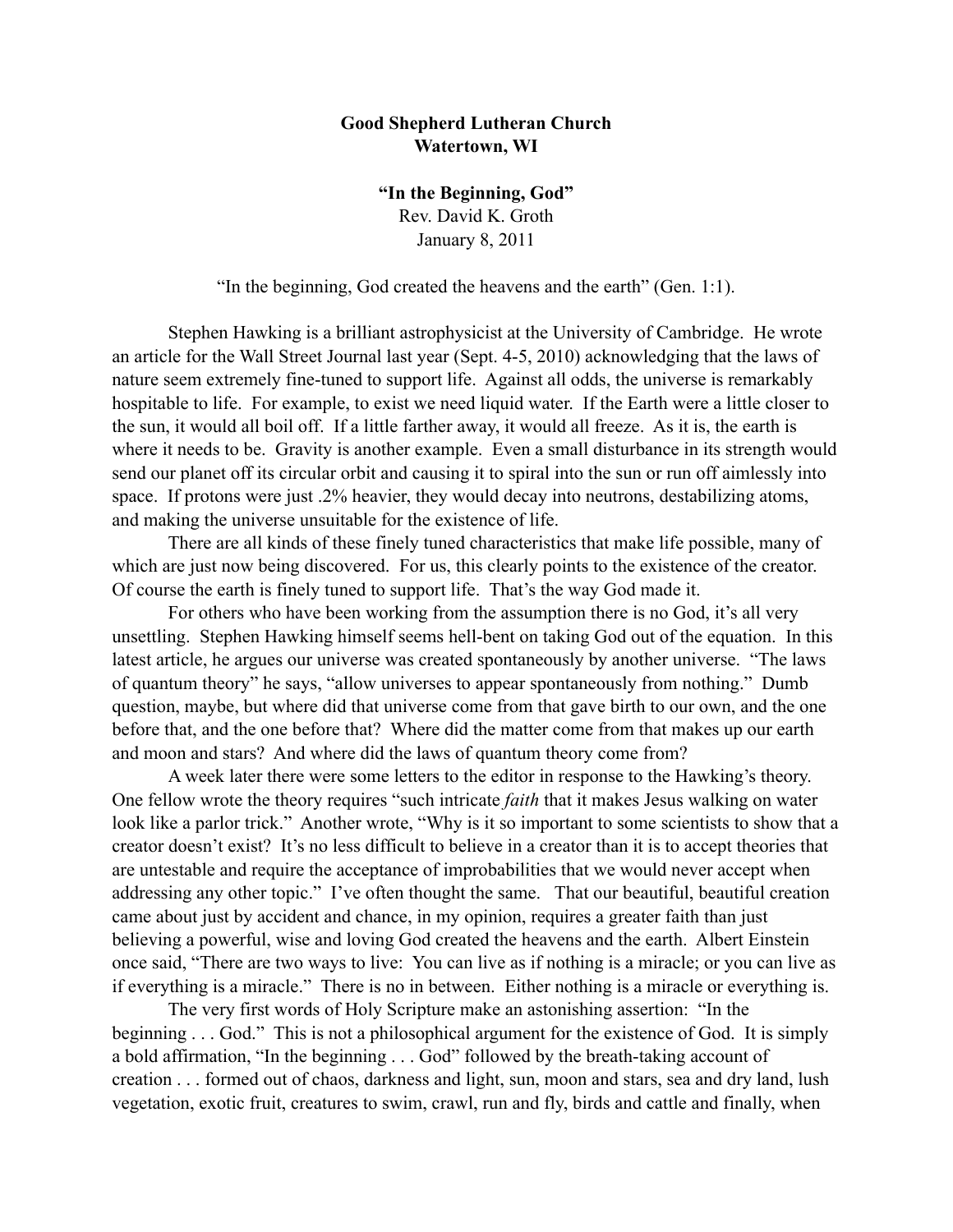all else is ready, human beings – in God's own image, blessed and given responsibility. In the beginning, God created the heavens and the earth. Ten simple words that assert all this – from the blazing sun that just keeps on blazing to the beautiful snow flake under the microscope, from the colorful finch to the newborn panda bear, all this is not by accident or chance. It is the work of a creative God. That's the first point of first verse of Holy Scripture.

The second point is you and I are not the center of the universe. In the beginning, God. The beginning point is God. We westerners have been shaped to think that it's all about us . . . as individuals. Things begin and end with the individual. I make my own choices. I set my own destiny. I choose what to believe in. I am making the plans, I am in control of my environment,  $I, I, I, \ldots$  I am the subject doing the verbs.

Holy Scripture, however, has a different subject doing the verbs. "In the beginning, God created." God is the subject and you and I ultimately are the objects of that sentence. God is doing his verbs. In this way, the first verse of the Bible puts us in our place. It's a place we need to come back to again and again and again, because we are the great, great grandchildren of Adam and Eve, and like them we want to be like God. There are 7 billion people on this planet, 7 billion individuals who deep down don't want to be accountable to God but want to be like God. But Genesis chapter one sets us straight: In the beginning, God. He our Creator; we his creation. A special part of creation for sure, because we were created in his own image, and because he gave us dominion over the rest of creation, but still, part of creation nonetheless.

Those of you who have been blessed with children, do you want to have a relationship with them? Do you want to know them and do you want them to know you? Do you want to be able to communicate with them, teach them, help them? Of course you do. So also our Father wants a relationship with us. But there's a problem. John 4:24 says, "God is spirit." How many spirits do you know? Not the ones in the upper cabinet of your kitchen, you Watertownians. I'm thinking of the other kind of spirits. How many do you know? I don't know a one. And if a spirit wanted to make himself known to me, I don't know how he would do it because I live in a very physical, tangible world. If anyone wants to communicate with me, telepathy isn't going to work. It must happen in physical ways, with a voice or e-mail or text message or old fashioned pencil . . . something my senses can perceive. So if you were God (as Spirit) and you wanted to establish relationship with people you would have to condescend to physical ways, wouldn't you? That's precisely what God has done.

First, in the Garden of Eden, God's voice sounded out; physical sound waves bounced off their ear drums, ear drums he created for them, causing three tiny bones in each ear drum to vibrate. (Stay with me now.) These bones passed the vibration on to the window of the cochlea, which has fluid in it and about 17,000 little hairs. These are not the troublesome big ones that sprout out every which way. These are really tiny hairs in the cochlea and when the fluid vibrates because of the shaking of those bones in the ear drum, it causes those little hairs to tremble and shake and that creates an electrical impulse which is carried by the auditory nerve up into the brain. The brain processes these electrical impulses, sorts them and tells you what they mean. And which is the greater miracle: that you have ears that hear, or a Creator who condescends to communicate with you through his spoken Word because loves you and wants you to know him, wants to teach you how to live, wants even save you?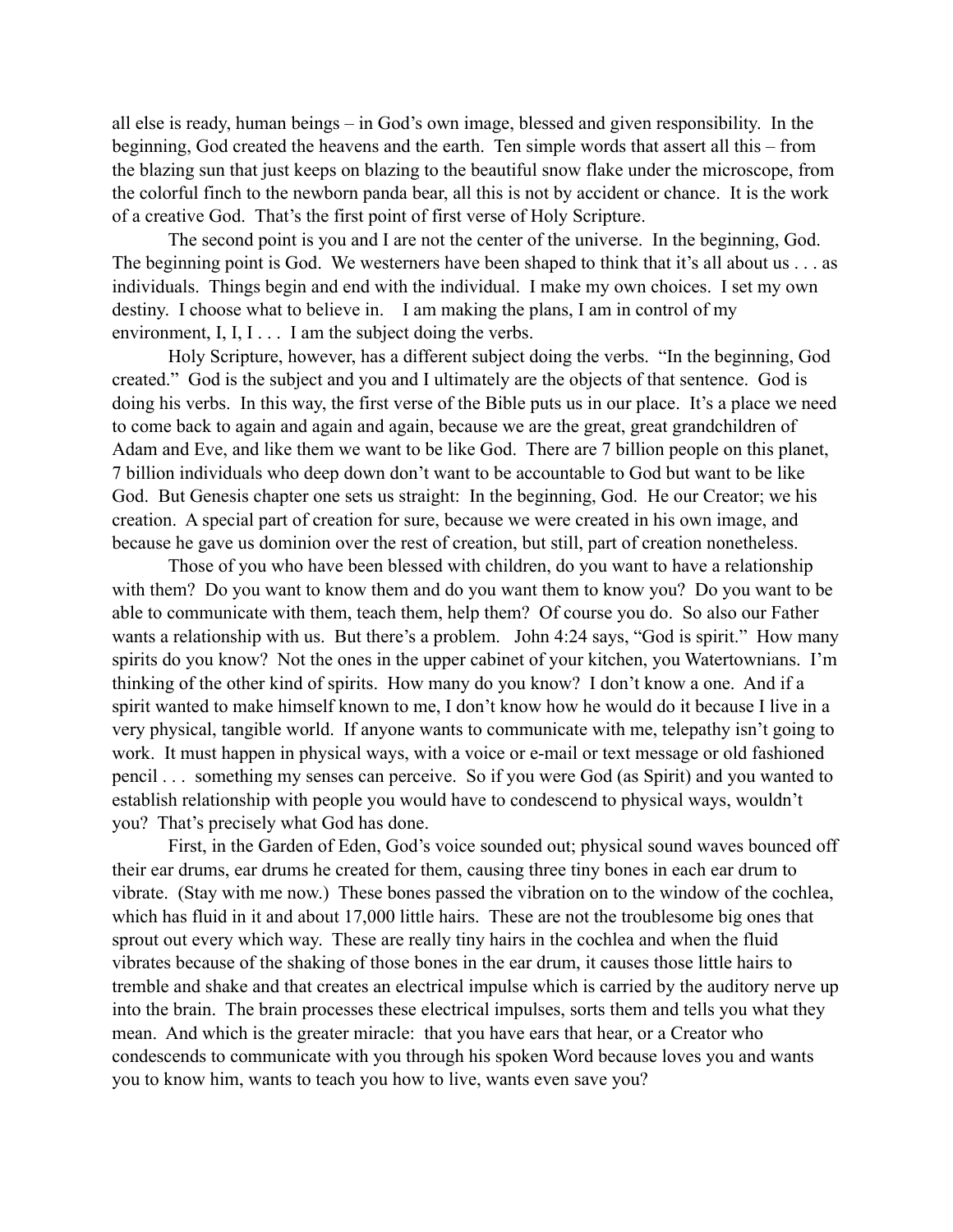Which is the greater miracle? That we have eyes complete with a beautiful iris, the jet black pupil, the lens that inverts everything, focuses it, and then, in the back, the retina, which has about 120 million rods on it and 7 million cones. Which is the greater miracle, that we can see flashing colors of darting salt water fish, or that we have a Creator who sent prophets and inspires them so we can see God Word engraved into stone, written on vellum, printed on paper? Either nothing is a miracle or everything is. There is no in between.

Millions of sperm swimming upstream like salmon to spawn. Somehow they know where to go. One of them breaks through into the egg. A genetic bomb goes off and the father's genetic material fuses with the mother's. The embryo starts dividing and growing and if all goes well, a baby is born nine months later complete with eyelashes and fingernails and the ability to scream bloody murder which will rattle the three bones in your ear, but they can also smile, which will be a delight to the millions of cones and rods on your retina. Which is the greater miracle, the ordinary birth that happens every day, or the extraordinary one that happened once with a virgin in Bethlehem? "Is anything to hard for the Lord?" (Gen. 18.14)

Which is the greater miracle? That we have a God who gave us a plant that somehow turns soil, sunlight and water into grapes which, when pressed and stored will naturally ferment into wine . . . or a Savior who took a short cut once in Capernaum and turned water directly into wine without the mediation of a plant, to save a young couple from major embarrassment.

Which is the greater miracle, that we have skin that when cut is usually able to heal itself . . . or a Savior who stooped down to pick up the ear of Malchus which Peter had inadvisably severed? The ear he created once he recreated again so Malchus wouldn't have to live with an unsightly deformity.

Which is the greater miracle, that our heart muscles will keep on pumping, without ever taking a nap, for 80,90 a 100 years . . . or we have a Savior who submits himself to be crucified which causes his own heart to grind down until it fully stops?

Which is the greater miracle, that we have liquid water because the earth's orbit is at just the right distance from the sun . . . cold clean water so that we might live, or the water of life in Holy Baptism, so that we might never die?

Which is the greater miracle, that each of us has about 10,000 taste buds in our mouths which makes some things taste so good, or a Savior who gives us his very body and blood for our forgiveness and hides it under bread and wine so that it doesn't taste so bad? Either nothing is a miracle or everything is. There is no inbetween.

Some claim God exists but we cannot know him. He is spirit, high and lofty, and we are flesh and bone, poor and lowly. He is immortal and we always seem to be dying. He is awesome and brilliant and we these have puny little brains. The end result is the gap between God and people is just too big a gap they say. There's no way we can know him, they say. But the premise is deeply flawed. It assumes that God is also incapable of making himself known to us. God's spiritual hands are all tied up, they think. Even if he wanted to communicate with us, he cannot because he's so spiritual and ethereal and transcendent and we're so hopelessly tied to the physical and the earthly. Doesn't that reduce God to something of an absurdity? A god who is unable to express himself, when we, mere mortals, are forever expressing ourselves! A god who created our inner ears and our eyes so wisely and well, but cannot use them even for his own purposes! What kind of god is that? "Is anything too hard for the Lord?"